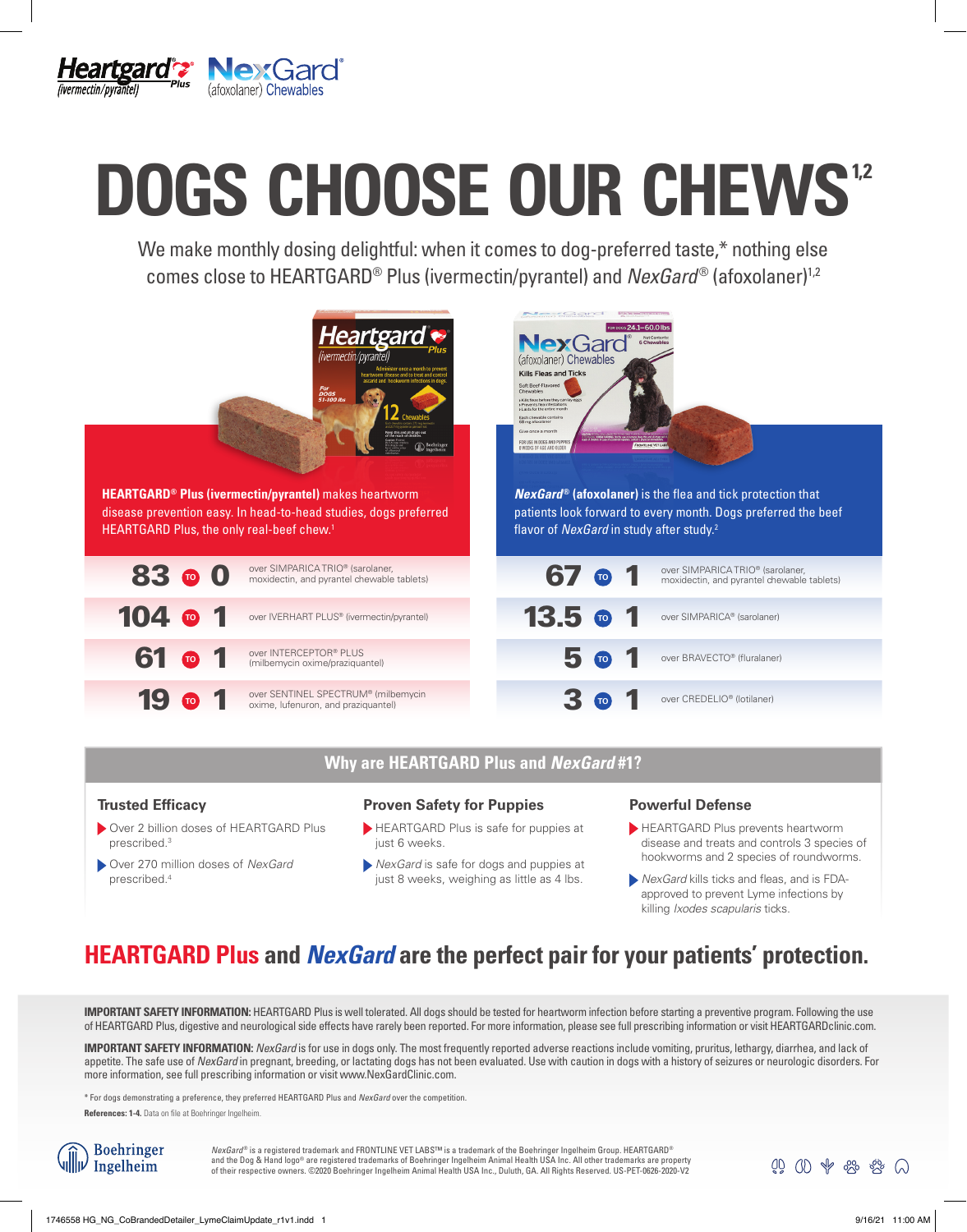

# **CHEWABLES**

**CAUTION:** Federal (U.S.A.) law restricts this drug to use by or on the order of a licensed veterinarian.

**INDICATIONS:** For use in dogs to prevent canine heartworm disease by eliminating the tissue stage of heartworm larvae (*Dirofilaria immitis*) for a month (30 days) after infection and for the treatment and control of ascarids (*Toxocara canis, Toxascaris leonina*) and hookworms (*Ancylostoma caninum, Uncinaria stenocephala, Ancylostoma braziliense*).

**DOSAGE:** HEARTGARD® Plus (ivermectin/pyrantel) should be administered orally at monthly intervals at the recommended minimum dose level of 6 mcg of ivermectin per kilogram (2.72 mcg/lb) and 5 mg of pyrantel (as pamoate salt) per kg (2.27 mg/lb) of body weight. The recommended dosing schedule for prevention of canine heartworm disease and for the treatment and control of ascarids and hookworms is as follows:

| Doa<br>Weight | <b>Chewables</b><br><b>Per Month</b> | <b>Ivermectin</b><br><b>Content</b> | <b>Pyrantel</b><br><b>Content</b> | <b>Color Coding On</b><br><b>Foil Backing</b><br>and Carton |
|---------------|--------------------------------------|-------------------------------------|-----------------------------------|-------------------------------------------------------------|
| Up to 25 lb   |                                      | 68 mcg                              | 57 <sub>mg</sub>                  | Blue                                                        |
| 26 to 50 lb   |                                      | $136 \text{ mcq}$                   | 114 mg                            | Green                                                       |
| 51 to 100 lb  |                                      | $272$ mcg                           | 227 <sub>mg</sub>                 | Brown                                                       |

HEARTGARD Plus is recommended for dogs 6 weeks of age and older. For dogs over 100 lb use the appropriate combination of these chewables.

**ADMINISTRATION:** Remove only one chewable at a time from the foil-backed blister card. Return the card with the remaining chewables to its box to protect the product from light. Because most dogs find HEARTGARD Plus palatable, the product can be offered to the dog by hand. Alternatively, it may be added intact to a small amount of dog food.The chewable should be administered in a manner that encourages the dog to chew, rather than to swallow without chewing. Chewables may be broken into pieces and fed to dogs that normally swallow treats whole.

Care should be taken that the dog consumes the complete dose, and treated animals should be observed for a few minutes after administration to ensure that part of the dose is not lost or rejected. If it is suspected that any of the dose has been lost, redosing is recommended.

HEARTGARD Plus should be given at monthly intervals during the period of the year when mosquitoes (vectors), potentially carrying infective heartworm larvae, are active. The initial dose must be given within a month (30 days) after the dog's first exposure to mosquitoes. The final dose must be given within a month (30 days) after the dog's last exposure to mosquitoes.

When replacing another heartworm preventive product in a heartworm disease preventive program, the first dose of HEARTGARD Plus must be given within a month (30 days) of the last dose of the former medication.

If the interval between doses exceeds a month (30 days), the efficacy of ivermectin can be reduced. Therefore, for optimal performance, the chewable must be given once a month on or about the same day of the month. If treatment is delayed, whether by a few days or many, immediate treatment with HEARTGARD Plus and resumption of the recommended dosing regimen will minimize the opportunity for the development of adult heartworms.

Monthly treatment with HEARTGARD Plus also provides effective treatment and control of ascarids (*T. canis, T. leonina*) and hookworms (*A. caninum, U. stenocephala, A. braziliense*). Clients should be advised of measures to be taken to prevent reinfection with intestinal parasites.

**EFFICACY:** HEARTGARD Plus Chewables, given orally using the recommended dose and regimen, are effective against the tissue larval stage of *D.immitis* for a month (30 days) after infection and, as a result, prevent the development of the adult stage. HEARTGARD Plus Chewables are also effective against canine ascarids (*T. canis, T. leonina*) and hookworms (*A. caninum, U. stenocephala, A. braziliense*).

**ACCEPTABILITY:** In acceptability and field trials, HEARTGARD Plus was shown to be an acceptable oral dosage form that was consumed at first offering by the majority of dogs.

**PRECAUTIONS:** All dogs should be tested for existing heartworm infection before starting treatment with HEARTGARD Plus which is not effective against adult *D. immitis.* Infected dogs must be treated to remove adult heartworms and microfilariae before initiating a program with HEARTGARD Plus.

While some microfilariae may be killed by the ivermectin in HEARTGARD Plus at the recommended dose level, HEARTGARD Plus is not effective for microfilariae clearance. A mild hypersensitivity-type reaction, presumably due to dead or dying microfilariae and particularly involving a transient diarrhea, has been observed in clinical trials with ivermectin alone after treatment of some dogs that have circulating microfilariae.

## **Keep this and all drugs out of the reach of children.**

In case of ingestion by humans, clients should be advised to contact a physician immediately. Physicians may contact a Poison Control Center for advice concerning cases of ingestion by humans.

Store between 68°F - 77°F (20°C - 25°C). Excursions between 59°F - 86°F (15°C - 30°C) are permitted. Protect product from light.

**ADVERSE REACTIONS:** In clinical field trials with HEARTGARD Plus, vomiting or diarrhea within 24 hours of dosing was rarely observed (1.1% of administered doses). The following adverse reactions have been reported following the use of HEARTGARD: Depression/lethargy, vomiting, anorexia, diarrhea, mydriasis, ataxia, staggering, convulsions and hypersalivation.

To report suspected adverse drug events, for technical assistance, or to obtain a copy of the Safety Data Sheet (SDS), contact Boehringer Ingelheim Animal Health USA Inc. at 1-888-637-4251. For additional information about adverse drug experience reporting for animal drugs, contact FDA at 1-888-FDA-VETS, or online at http://www.fda.gov/AnimalVeterinary/SafetyHealth.

**SAFETY:** HEARTGARD Plus has been shown to be bioequivalent to HEARTGARD, with respect to the bioavailability of ivermectin. The dose regimens of HEARTGARD Plus and HEARTGARD are the same with regard to ivermectin (6 mcg/kg). Studies with ivermectin indicate that certain dogs of the Collie breed are more sensitive to the effects of ivermectin administered at elevated dose levels (more than 16 times the target use level) than dogs of other breeds. At elevated doses, sensitive dogs showed adverse reactions which included mydriasis, depression, ataxia, tremors, drooling, paresis, recumbency, excitability, stupor, coma and death. HEARTGARD demonstrated no signs of toxicity at 10 times the recommended dose (60 mcg/kg) in sensitive Collies. Results of these trials and bioequivalency studies, support the safety of HEARTGARD products in dogs, including Collies, when used as recommended.

HEARTGARD Plus has shown a wide margin of safety at the recommended dose level in dogs, including pregnant or breeding bitches, stud dogs and puppies aged 6 or more weeks. In clinical trials, many commonly used flea collars, dips, shampoos, anthelmintics, antibiotics, vaccines and steroid preparations have been administered with HEARTGARD Plus in a heartworm disease prevention program.

In one trial, where some pups had parvovirus, there was a marginal reduction in efficacy against intestinal nematodes, possibly due to a change in intestinal transit time.

**HOW SUPPLIED:** HEARTGARD Plus is available in three dosage strengths (See DOSAGE section) for dogs of different weights. Each strength comes in convenient cartons of 6 and 12 chewables.

Marketed by Boehringer Ingelheim Animal Health USA Inc. Duluth, GA 30096 Made in U.S.A. ®HEARTGARD and the Dog & Hand Logo are registered trademarks of Boehringer Ingelheim Animal Health USA Inc. ©2019 Boehringer Ingelheim Animal Health USA Inc. All Rights Reserved. Rev. 08-2018 1050-1999-04. US-PET-0199-2020.